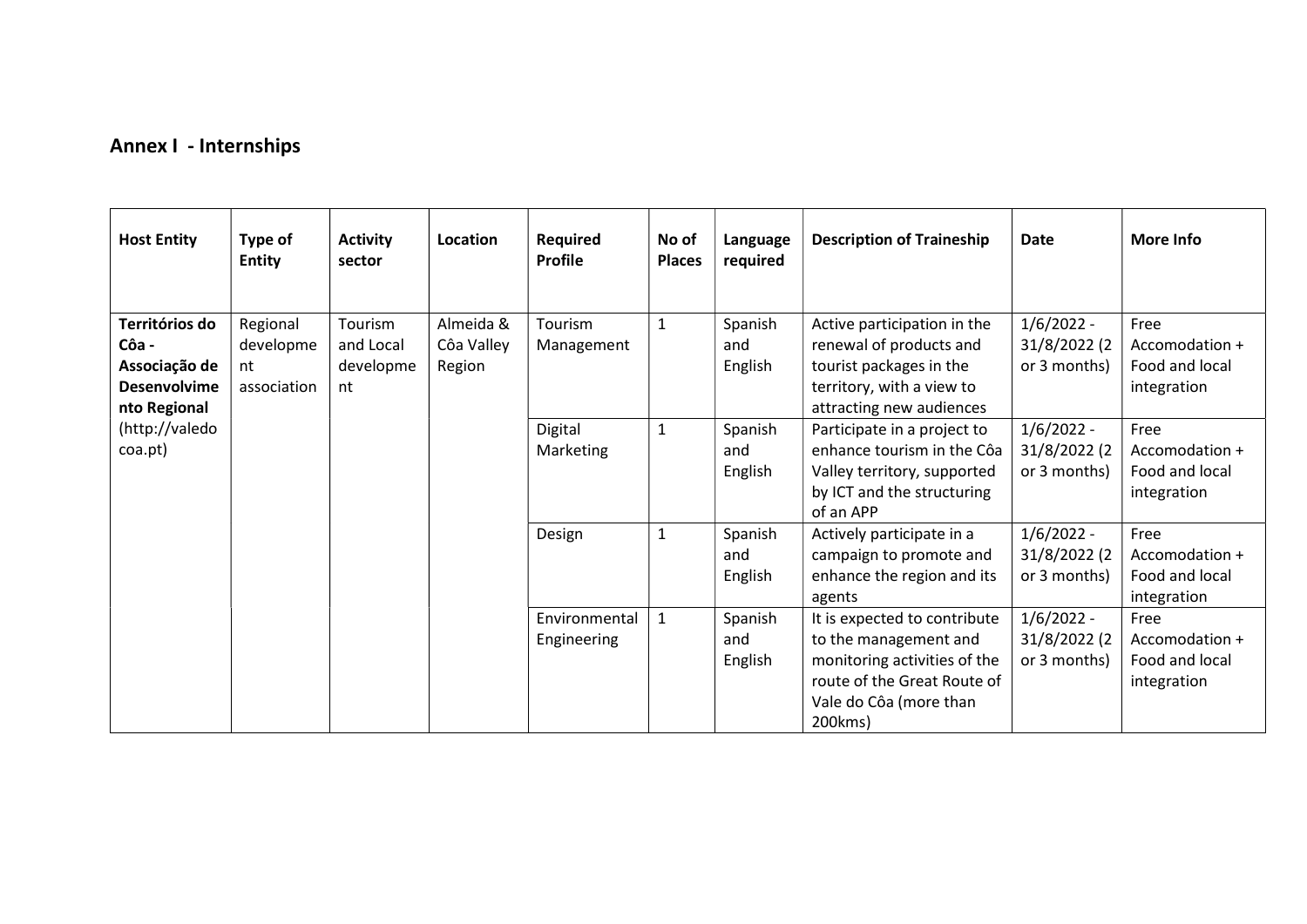| <b>Host Entity</b>                                                                                                                                          | Type of<br><b>Entity</b> | <b>Activity</b><br>sector            | Location                                    | <b>Required</b><br><b>Profile</b>        | No of<br><b>Places</b> | Language<br>required | <b>Description of Traineeship</b>                                                                                                                                                           | Date                                         | <b>More Info</b>                                        |
|-------------------------------------------------------------------------------------------------------------------------------------------------------------|--------------------------|--------------------------------------|---------------------------------------------|------------------------------------------|------------------------|----------------------|---------------------------------------------------------------------------------------------------------------------------------------------------------------------------------------------|----------------------------------------------|---------------------------------------------------------|
| Veracruz<br><b>Ventures</b><br>(https://veracr                                                                                                              | Company                  | Agriculture<br>and Food<br>(Almonds) | Fundão and<br>Idanha-a-<br>Nova             | Agronomy                                 | $\mathbf{1}$           | English              | Information available soon                                                                                                                                                                  | $1/6/2022 -$<br>31/8/2022 (2<br>or 3 months) |                                                         |
| uz.ventures)                                                                                                                                                |                          |                                      |                                             | Marketing                                | $\mathbf{1}$           | English              | Information available soon                                                                                                                                                                  | $1/6/2022 -$<br>31/8/2022 (2<br>or 3 months) |                                                         |
|                                                                                                                                                             |                          |                                      |                                             | <b>Food Science</b><br>and<br>Tecnhology | $\mathbf{1}$           | English              | Information available soon                                                                                                                                                                  | $1/6/2022 -$<br>31/8/2022 (2<br>or 3 months) |                                                         |
| Pousada da<br>Juventude da<br>Serra da<br><b>Estrela</b><br>(https://www.<br>pousadasjuven<br>tude.pt/pt/po<br>usadas/pousa<br>da-da-serra-<br>da-estrela/) | Hostel                   | Tourism &<br>Leisure                 | Penhas da<br>Saúde<br>(Serra da<br>Estrela) | Tourism and<br>Digital<br>Marketing      | $\mathbf{1}$           | English              | In the area of Digital<br>Marketing and/or Tourism<br>Management, we intend to<br>develop our digital<br>communication platforms,<br>improving the processes<br>used.                       | $1/6/2022 -$<br>31/8/2022 (2<br>or 3 months) | Free<br>Accomodation +<br>Food and local<br>integration |
| Federação de<br>Desportos de<br>Inverno de<br>Portugal<br>(http://fdiport<br>ugal.pt/)                                                                      | Sports<br>Association    | Winter<br>Sports                     | Penhas da<br>Saúde<br>(Serra da<br>Estrela) | <b>Sport Sciences</b>                    | $\mathbf{1}$           | English              | In the area of sports, we<br>intend to survey the<br>possibilities of mountain<br>sports activities in order to<br>complement our tourist<br>offer at the Serra da Estrela<br>Youth Hostel. | $1/6/2022 -$<br>31/8/2022 (2<br>or 3 months) | Free<br>Accomodation +<br>Food and local<br>integration |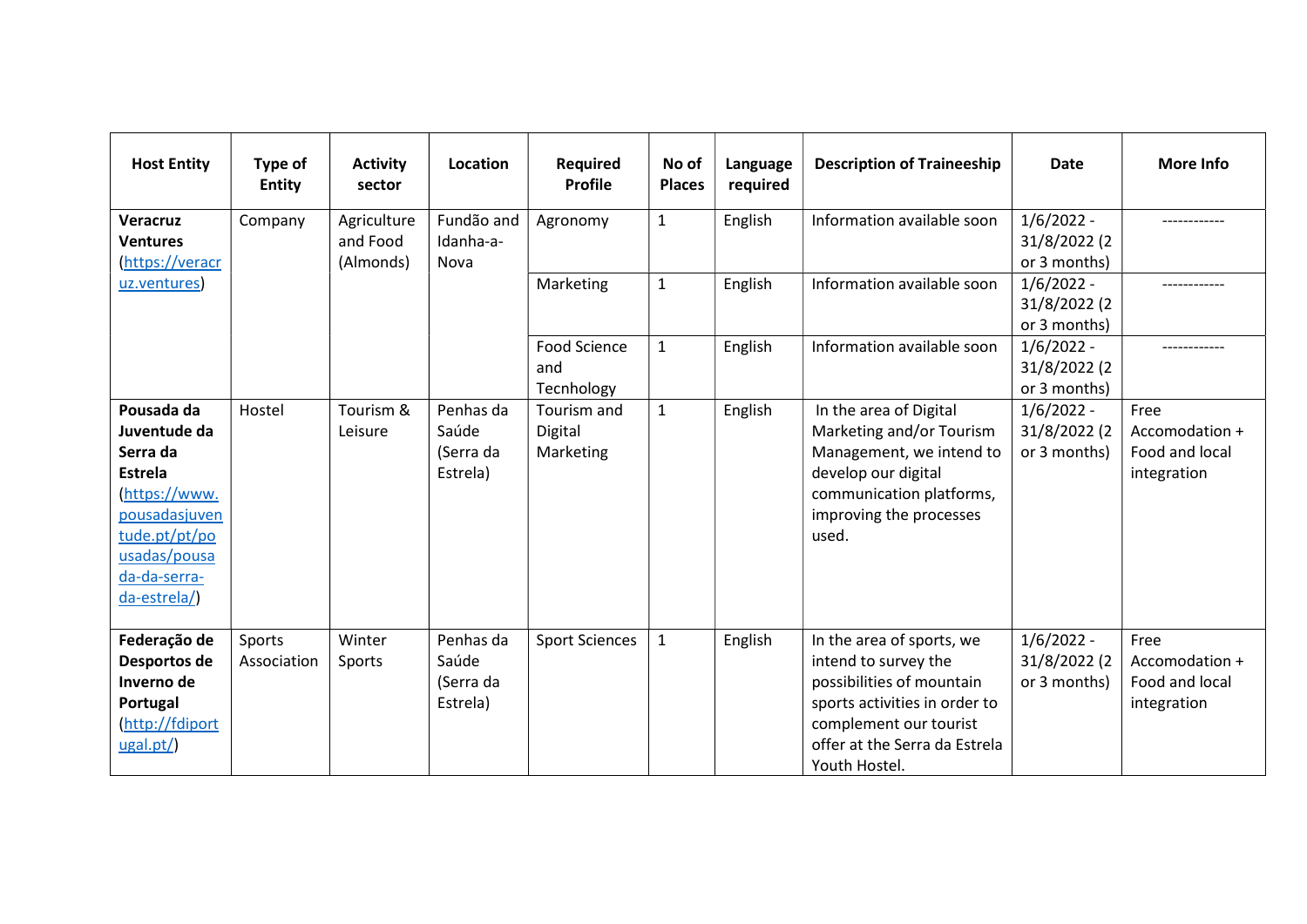| <b>Host Entity</b>                                               | Type of<br><b>Entity</b> | <b>Activity</b><br>sector                 | Location                          | <b>Required</b><br>Profile                      | No of<br><b>Places</b> | Language<br>required             | <b>Description of Traineeship</b>                                                                                       | <b>Date</b>               | <b>More Info</b>                                 |
|------------------------------------------------------------------|--------------------------|-------------------------------------------|-----------------------------------|-------------------------------------------------|------------------------|----------------------------------|-------------------------------------------------------------------------------------------------------------------------|---------------------------|--------------------------------------------------|
| Município do<br><b>Fundão</b><br>https://www.<br>$cm-$           | Local<br>governmen       | Startup<br>Incubator<br>& Cowork          | Alpedrinha<br>(Fundão)            | <b>Business</b><br>Sciences                     | $\mathbf 1$            | English or<br>Spanish            | Support to young<br>entrepreneurs and cowork<br>management                                                              | $1/3/2022 -$<br>1/8/2022  | Free<br>Accomodation<br>and local<br>integration |
| fundao.pt/)                                                      |                          |                                           |                                   | Design and<br>Multimedia                        | $\mathbf{1}$           | English or<br>Spanish            | Participate in incubator<br>promotion tasks, develop<br>communication materials<br>and web design                       | $1/3/2022 -$<br>1/8/2022  | Free<br>Accomodation<br>and local<br>integration |
| Agroturismo<br>Vale do<br><b>Beijames</b><br>www.campin          | Company                  | Tourism,<br>Camping<br>and<br>Agriculture | Vale de<br>Amoreira<br>(Manteigas | Tourism and<br>rural<br>development             | $\mathbf{1}$           | English,<br>Spanish<br>or French | Support for campsite<br>activities and event<br>organization                                                            | $1/7/2022 -$<br>31/8/2022 | Free<br>Accomodation<br>and local<br>integration |
| gbeijames.co<br>m/                                               |                          |                                           |                                   | Agronomy                                        | $\mathbf{1}$           | English,<br>Spanish<br>or French | Support the farm's<br>management activities and<br>participate in the food<br>product quality process                   | $1/7/2022 -$<br>31/8/2022 | Free<br>Accomodation<br>and local<br>integration |
| <b>Eco Glamping</b><br>Gardunha<br>https://natur<br>aglamping.co | Company                  | Tourism                                   | Alcongosta<br>(Fundão)            | Human<br>Resources or<br>Management             | 1                      | English or<br>Spanish            | Improvement of human<br>and financial resources<br>management                                                           | $1/6/2022 -$<br>31/8/2022 | Free<br>Accomodation,<br>Lunch and<br>Transport  |
| m/                                                               |                          |                                           |                                   | Digital<br>Marketing or<br>Multimedia<br>Design | $\mathbf{1}$           | English or<br>Spanish            | Digital content creation,<br>website updating, event<br>promotion, campaigning,<br>communication support<br>development | $1/6/2022 -$<br>31/8/2022 | Free<br>Accomodation,<br>Lunch and<br>Transport  |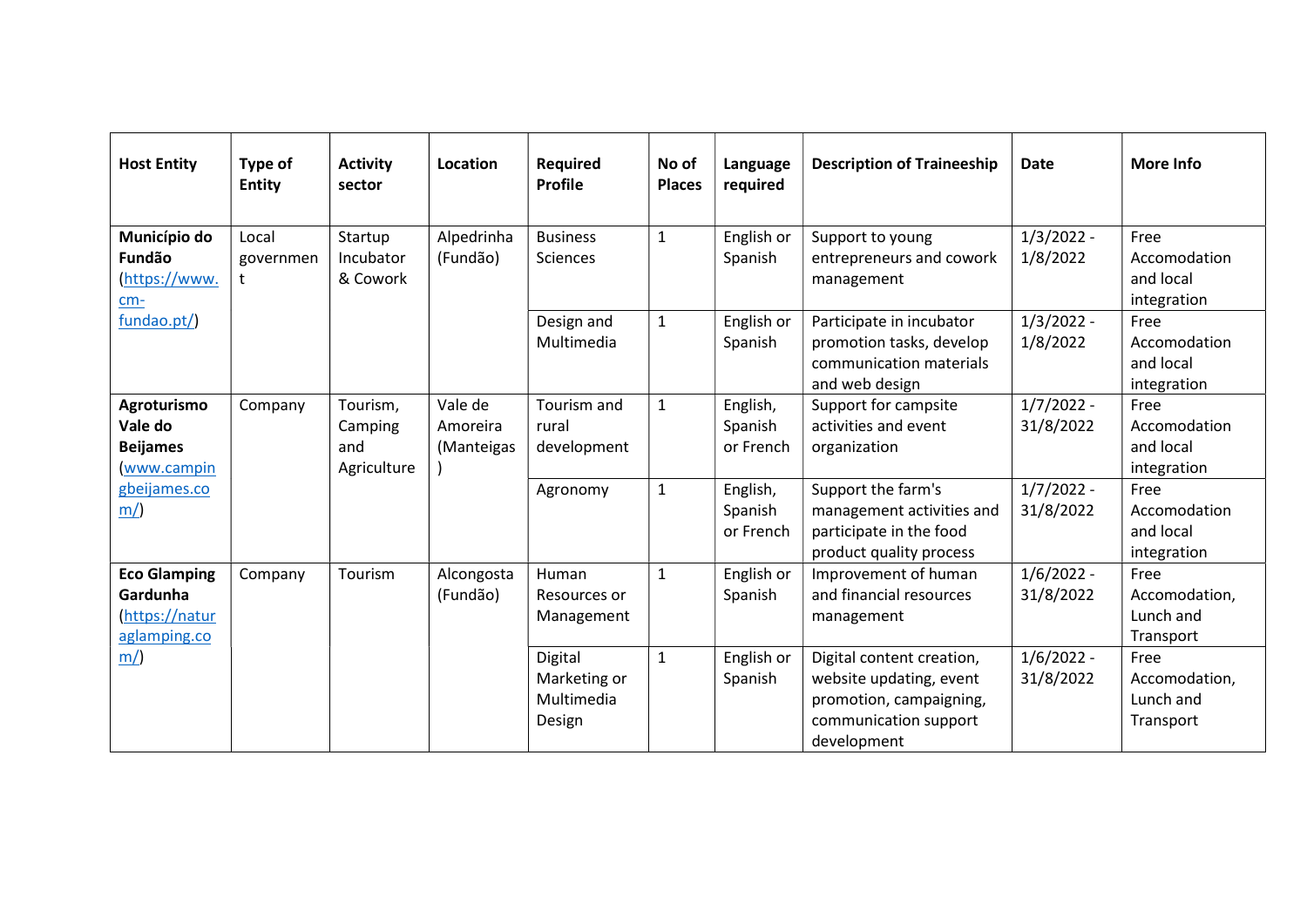| <b>Host Entity</b>                                                                         | Type of<br><b>Entity</b> | <b>Activity</b><br>sector    | Location                  | <b>Required</b><br><b>Profile</b> | No of<br><b>Places</b> | Language<br>required  | <b>Description of Traineeship</b>                                                                                                                                                                      | <b>Date</b>               | More Info                                       |
|--------------------------------------------------------------------------------------------|--------------------------|------------------------------|---------------------------|-----------------------------------|------------------------|-----------------------|--------------------------------------------------------------------------------------------------------------------------------------------------------------------------------------------------------|---------------------------|-------------------------------------------------|
| Restaurante<br>Alkymia<br>www.restaur<br>antealkimya.w<br>ordpress.com                     | Company                  | Restaurant<br>and<br>Tourism | Covilhã and<br>Alcongosta | Marketing                         | $\mathbf{1}$           | English or<br>Spanish | Social media management,<br>website content update,<br>stock management,<br>support in the<br>implementation of an<br>ecofood system based on<br>endogenous products                                   | $1/6/2022 -$<br>31/8/2022 | Free<br>Accomodation<br>and Lunch               |
| Rio Desperto -<br><b>Valhelhas</b><br><b>Camping</b><br>(www.valhelh<br>ascamping.co<br>m/ | Company                  | Camping<br>park              | Valhelhas<br>(Guarda)     | <b>Sport Sciences</b>             | $\overline{2}$         | English or<br>French  | Support for river beach<br>activities, radical activities<br>(rappel, climbing, slide,<br>etc), hiking, water sports<br>and activities with<br>childrens. Support in event<br>organization of the park | $1/6/2022 -$<br>15/9/2022 | Free<br>Accomodation,<br>Breakfast and<br>lunch |
|                                                                                            |                          |                              |                           | Communicatio<br>n                 | $\mathbf{1}$           | English or<br>French  | Support to camping park<br>activities, check in,<br>reservations,<br>communication,<br>development of online and<br>offline communication<br>supports                                                  | $1/6/2022 -$<br>15/9/2022 | Free<br>Accomodation,<br>Breakfast and<br>lunch |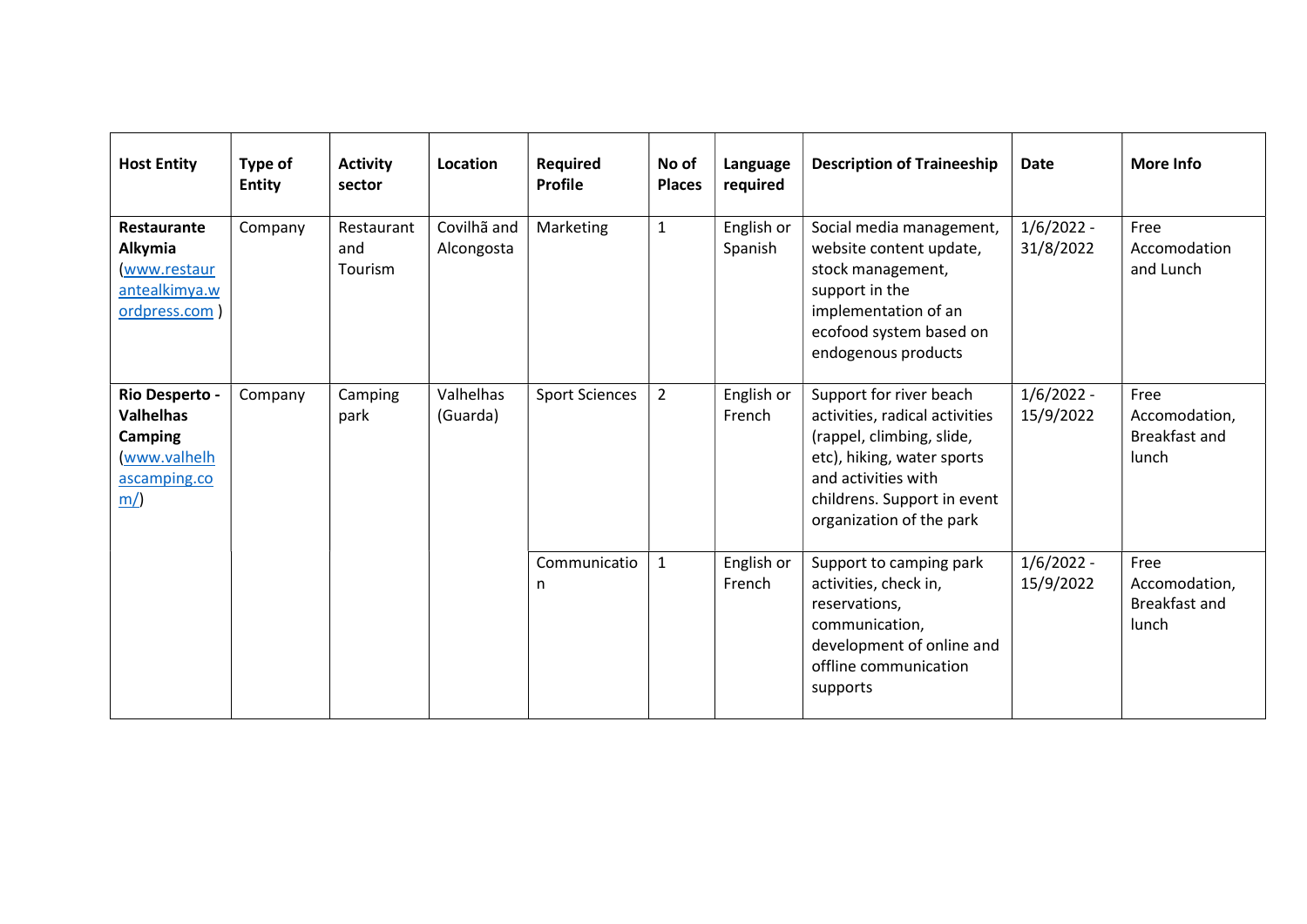| <b>Host Entity</b>                                                 | Type of<br><b>Entity</b> | <b>Activity</b><br>sector            | Location                          | <b>Required</b><br><b>Profile</b>          | No of<br><b>Places</b> | Language<br>required                   | <b>Description of Traineeship</b>                                                                                                                                                                                                            | <b>Date</b>               | <b>More Info</b>                                                      |
|--------------------------------------------------------------------|--------------------------|--------------------------------------|-----------------------------------|--------------------------------------------|------------------------|----------------------------------------|----------------------------------------------------------------------------------------------------------------------------------------------------------------------------------------------------------------------------------------------|---------------------------|-----------------------------------------------------------------------|
| Geopark<br>Estrela<br>(www.geopark<br>estrela.pt/)                 | Association              | Global<br>Geopark -<br><b>UNESCO</b> | Guarda and<br>Serra da<br>Estrela | Environmental<br>Engineering or<br>Geology | $\mathbf{1}$           | English                                | actively participate in daily<br>mountain activities with<br>the park team, aiming at<br>the protection,<br>conservation and<br>dissemination of the<br>natural heritage. Support<br>the implementation of<br>sustainability actions         | $1/7/2022 -$<br>31/8/2022 | Free<br>Accomodation<br>and Lunch                                     |
|                                                                    |                          |                                      |                                   | Agriculture<br>Engeneering                 | $\overline{2}$         | English<br>and<br>French or<br>Spanish | The work will be carried<br>out in the Experimental<br>Farms, where there will be<br>practice in operating<br>machines and learning<br>everything related to crops,<br>productivity, agricultural<br>industry and intelligent<br>irrigation. | $1/6/2022 -$<br>30/9/2022 | Free<br>Accomodation,<br>Lunch, Transport<br>and local<br>integration |
| Câmara<br><b>Municipal do</b><br>Fundão<br>(www.cm-<br>fundao.com) | Local<br>governmen<br>t  | Forest<br>activities                 | Fundão<br>region                  | Forest<br>Engeneering<br>or Biology        | $\overline{2}$         | English<br>and<br>French or<br>Spanish | Participation in activities to<br>enhance plant genetic<br>resources in order to<br>ensure biological diversity<br>and the preservation of<br>native species                                                                                 | $1/6/2022 -$<br>30/9/2022 | Free<br>Accomodation,<br>Lunch, Transport<br>and local<br>integration |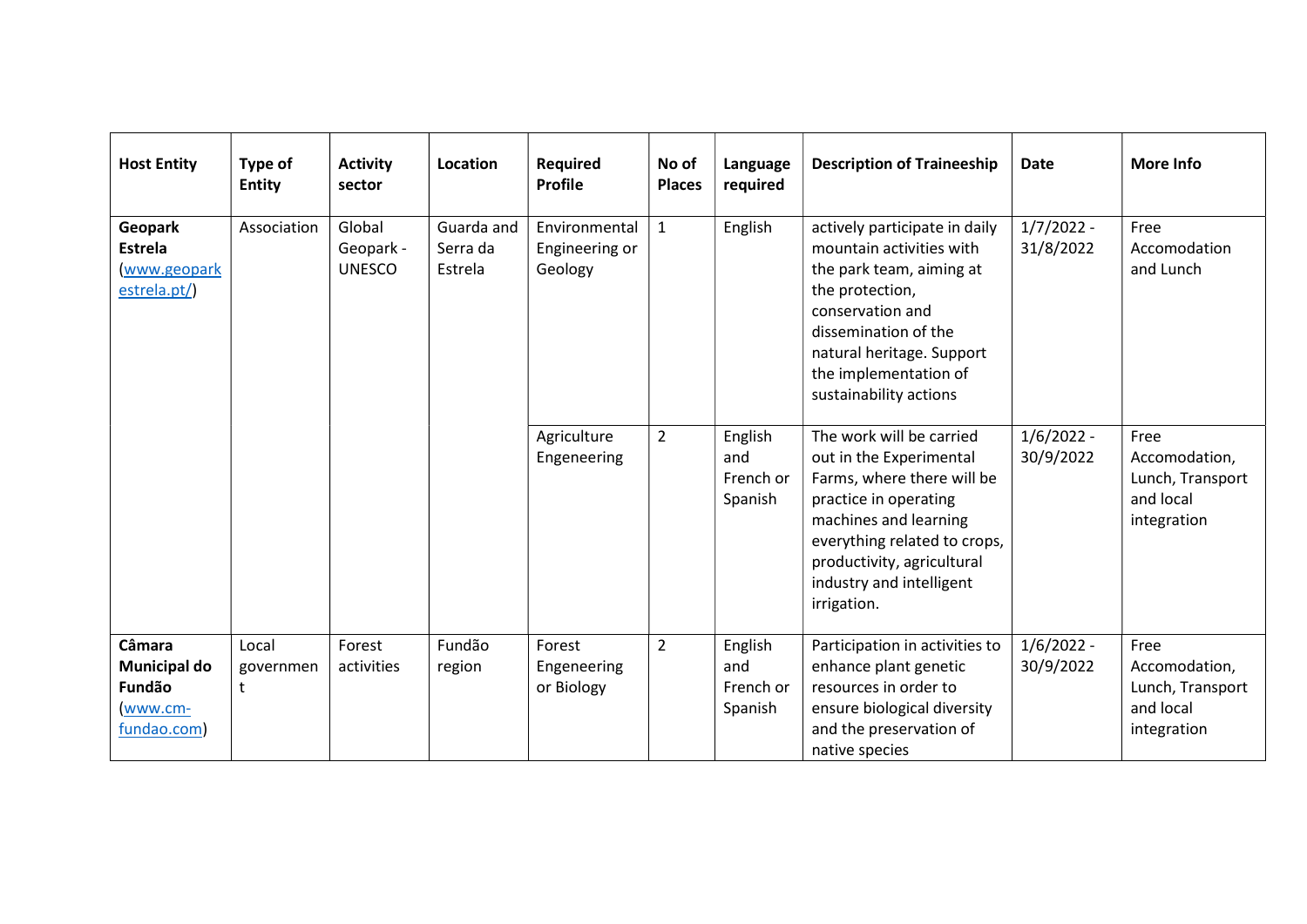| <b>Host Entity</b>                                                              | Type of<br><b>Entity</b> | <b>Activity</b><br>sector                    | Location                               | <b>Required</b><br><b>Profile</b>            | No of<br><b>Places</b> | Language<br>required  | <b>Description of Traineeship</b>                                                                                                                                                                                                         | <b>Date</b>               | <b>More Info</b>                                                      |
|---------------------------------------------------------------------------------|--------------------------|----------------------------------------------|----------------------------------------|----------------------------------------------|------------------------|-----------------------|-------------------------------------------------------------------------------------------------------------------------------------------------------------------------------------------------------------------------------------------|---------------------------|-----------------------------------------------------------------------|
| <b>Fab Lab</b><br>Aldeias do<br><b>Xisto</b><br>https://aldeia<br>sdoxisto.pt/) | Association              | Fab Lab<br>Aldeias do<br>Xisto               | <b>Barroca</b><br>Grande and<br>Fundão | Computer<br>Sciences                         | $\mathbf{1}$           | English               | Monitoring and<br>implementation of<br>intelligent irrigation<br>systems, in conjunction<br>with the Fab Lab Aldeias do<br>Xisto.                                                                                                         | $1/6/2022 -$<br>30/9/2022 | Free<br>Accomodation,<br>Lunch, Transport<br>and local<br>integration |
|                                                                                 |                          |                                              |                                        | Computer<br>Sciences or ICT                  | $\mathbf{1}$           | English               | Implementation of robotic<br>systems to control and<br>monitor environmental<br>factors, energy and plant<br>evolution inside a growth<br>chamber, in conjunction<br>with the "Fab Lab Aldeias<br>do Xisto" and "Quinta<br>Ciência Viva". | $1/6/2022 -$<br>30/9/2022 | Free<br>Accomodation,<br>Lunch, Transport<br>and local<br>integration |
| <b>WD Retail</b><br>www.wdretai<br>$l.pt/$ )                                    | Company                  | Merchandis<br>ing and<br>Retail<br>Solutions | Tortosendo<br>(Covilhã)                | Industrial<br>Design or<br>Graphic<br>Design | $\mathbf{1}$           | English or<br>Spanish | participate in the design<br>and creation of prototypes.<br>develop innovative<br>proposals for retail<br>solutions                                                                                                                       |                           |                                                                       |